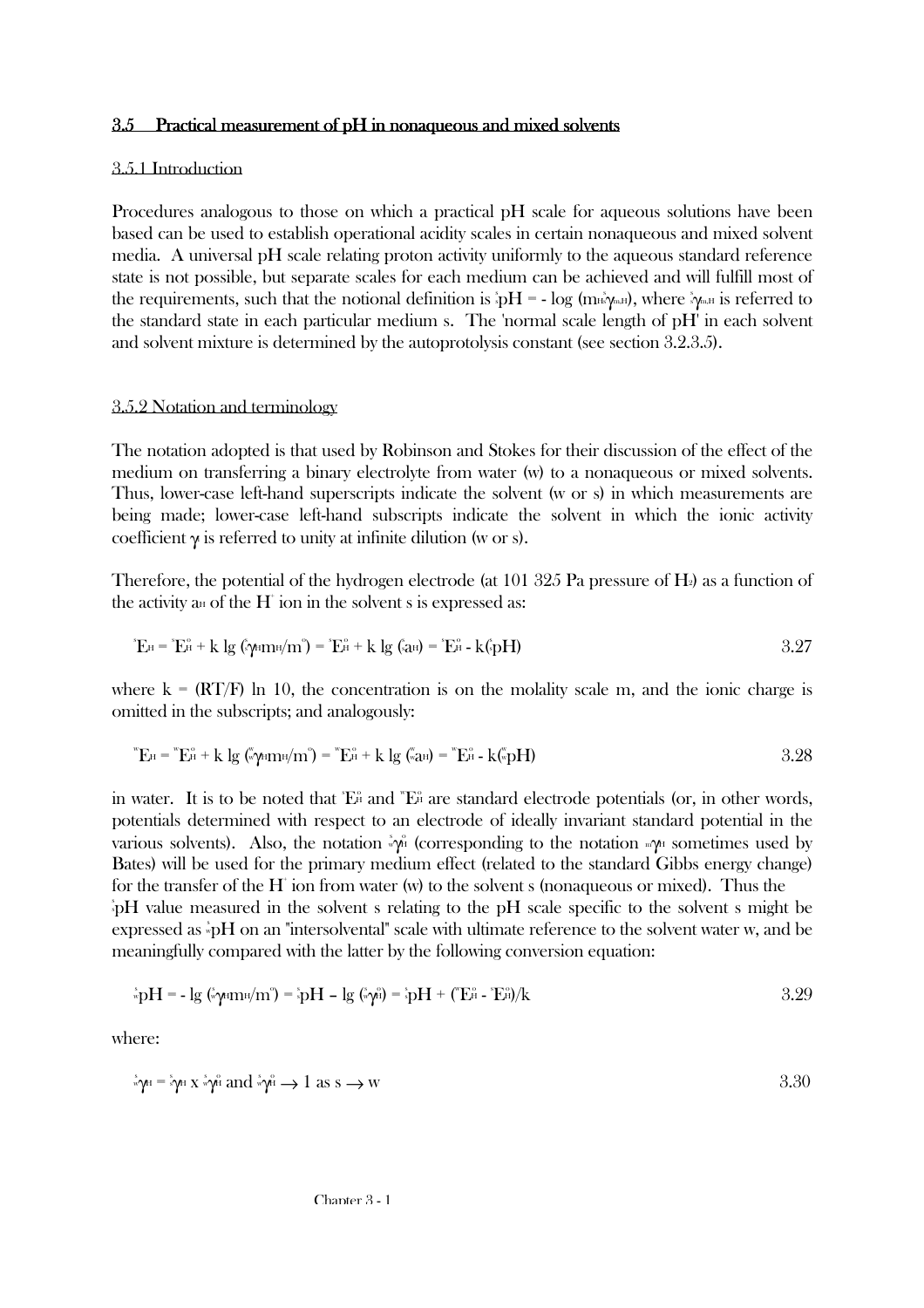The feasibility of the pH scale is hindered by the indeterminability of the  $(\mathbb{E}^n - \mathbb{E}^n)$  term.

In conclusion, taking into account that simple and functional symbols (e.g.  $E<sub>x</sub>$ , the e.m.f. of operational cell (XI) measured on the sample solution at unknown pHx; Es, E<sub>s1</sub>, E<sub>s2</sub>..., the e.m.f.'s of operational cell (XII) measured on standard solutions at known pHs, pHs<sub>1</sub>, pHs<sub>2</sub>...) are currently in use with the operational equations for pH measurements in aqueous solutions, any solvent indication (s and/or w) is better placed (as superscripts and/or subscripts) on the left-hand of the relevant quantities, as in Robinson and Stokes' notation. However, the simple symbol  $\gamma$ , and the related term "transfer activity coefficient" proposed by Trémillon and Coetzee, can also be recommended instead of the cumbersome symbol  $\phi_{\mu}$ , provided that  $\gamma$  is explicitly and unambiguously defined each time. The quantity  $\gamma$  can also be used to represent the analogous transfer property for ions other than H<sup>+</sup> between solvents.

# 3.5.3 Operational cells and equations

Just as in the case of aqueous solutions, the notional definition of pH in a solvent s is:

$$
\mathbf{A}_{\mathbf{D}}\mathbf{H} = \mathbf{p}(\mathbf{A}_{\mathbf{H}}) = -\lg(\mathbf{A}_{\mathbf{D}}\mathbf{H})\tag{3.31}
$$

where  $\lambda_{\text{dH}}$  is the activity of the single H<sup>+</sup> ion at the molal concentration m<sub>H</sub> and  $\lambda_{\text{H}}$  is the corresponding single-H<sup>-</sup>ion activity coefficient, and the quantity *i*γ<sup>H</sup> is, in strict thermodynamic terms, immeasurable. For this reason, as for the aqueous  $\mathbb{F}P H$  standardisation,  $\mathbb{F}P H$  is defined operationally, namely, in terms of the operation or method used to determine it. This method consists of measuring the e.m.f.  $E_x$  of the cell (XI), (compare cell (II)):

Reference electrode Salt bridge in solvent s sample solution at unknown s spH<sup>X</sup> in solvent s H+ -sensing electrode (XI)

(which is the **operational cell)**. Ex is a linear function of the unknown  $\oint H$ x according to the Nernstian relation:

$$
{}^{\circ}\mathbf{E}^{\prime} = {}^{\circ}\mathbf{E}^{\circ} - \mathbf{k} \left( {}^{\circ}\mathbf{p} \mathbf{H} \mathbf{x} \right) + {}^{\circ}\mathbf{E}^{\prime} \mathbf{x}
$$

where  $E^{\circ}$  is a temperature dependent constant, and  $E^{\prime}$  is the liquid junction potential arising at the junction between the sample solution and the salt bridge (which is assumed to be negligible if the salt bridge is a solution of an equi-transferent binary salt in the same solvent s of, and at much higher concentration than, the sample solution at  $\partial H_x$ ). Since  $E^{\circ}$  is unknown, determining  $\partial H_x$ from the measured 'Ex requires cell calibration by a standard solution of assigned  $\mathrm{PHs}$  (see 3.5.4 for the determination of  $\mathrm{i}_{p}H\mathrm{s}$ ), which requires replacing the sample solution at  $\mathrm{i}_{p}H\mathrm{s}$  in cell (XI) by the standard solution at  $\phi H$ s and measuring the e.m.f. 'Es of the resulting cell (XII):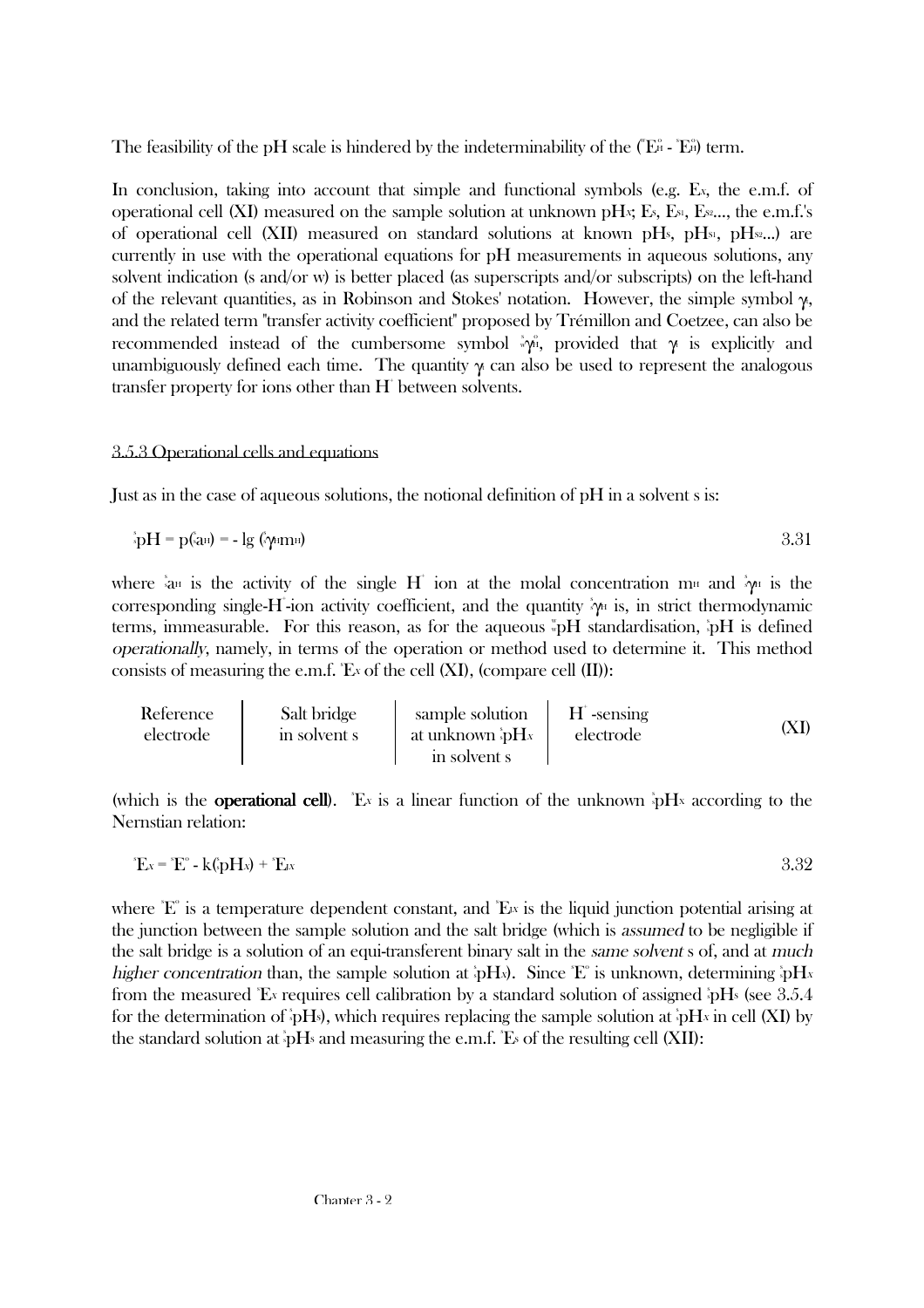| Reference<br>electrode | Salt bridge<br>in solvent s | sample solution<br>at unknown spHs<br>in solvent s | $H^*$ -sensing<br>electrode |  |
|------------------------|-----------------------------|----------------------------------------------------|-----------------------------|--|

having the same H<sup>-</sup>sensing electrode, reference electrode and salt bridge of cell (XI) at the same temperature and pressure. As the Nernst expression for  $E$  is:

$$
{}^{\circ}\mathbf{E}_{s} = {}^{\circ}\mathbf{E}^{\circ} - \mathbf{k}({}^{\circ}_{s}\mathbf{p}\mathbf{H}_{s}) + {}^{\circ}\mathbf{E}_{s}
$$

then  $\oint H \times$  is determinable in terms of the assigned standard  $\oint H \times$  by:

$$
{}^s_3\mathbf{p}Hx = {}^s_3\mathbf{p}Hs - (\mathbf{E}x - {}^s\mathbf{E}s)/\mathbf{k}
$$

(which is the pH operational equation in the solvent s) ignoring the term:

$$
{}^{\text{s}}\Delta E = {}^{\text{s}}E_x - {}^{\text{s}}E_x
$$

known as the *residual liquid junction potential*. When there is a well-founded suspicion that  $\Delta E$ cannot be neglected (e.g. for possible inappropriateness, or ineffectiveness, of the salt bridge chosen), the error in  $\partial H^x$  caused by  $\Delta E$  can be reasonably reduced by the procedure of bracketting unknown and standards, namely, measuring two emfs, 'Esi and 'Esi of cell (XII) with the two respective standards,  $\frac{1}{2}pH_s$  and  $\frac{1}{2}pH_s$ , one lower and the other higher than (and as close as possible to) the unknown  $\partial H$ <sup>x</sup>. In such case the operational equation becomes:

$$
{}^{s}_{s}pHx = {}^{s}_{s}pHs1 + (Fx - {}^{s}Fs1)({}^{s}_{s}pHs2 - {}^{s}_{s}pHs1)/(Fs2 - {}^{s}Fs1)
$$

# 3.5.4 Assignment of the reference value standard pHs

The RVS material selected for making up the  $\mathrm{i}pH\mathrm{s}$  standard in the domain of the solvent mixtures s with water at 100 down to  $\sim$ ∼10 wt per cent water is the 0.05 mol/kg potassium hydrogen phthalate (KHPh) buffer solution in s.

The procedure for the determination of the relevant  $\beta$ H<sub>s</sub> values for the RVS, in general, follows the same scheme used for the RVS in water, and is based on measuring the e.m.f. 'E of a cell without liquid junction, at fixed ms but varying  $m$ :

| Electrode reversible | $RVS$ buffer (ms) + $KX$ (ms)   Electrode reversible |                     |        |
|----------------------|------------------------------------------------------|---------------------|--------|
| to H in solvent s    | in solvent s                                         | to $X$ in solvent s | (XIII) |

For most aquo-organic mixed solvents s (and also for some 100%-pure nonaqueous solvents) the cell (XIII) takes the form:

$$
Pt \mid H_2 (101 325 Pa) \mid KHPh (ms) + KCl (me) \mid AgCl \mid Ag \mid Pt
$$
 (XIV)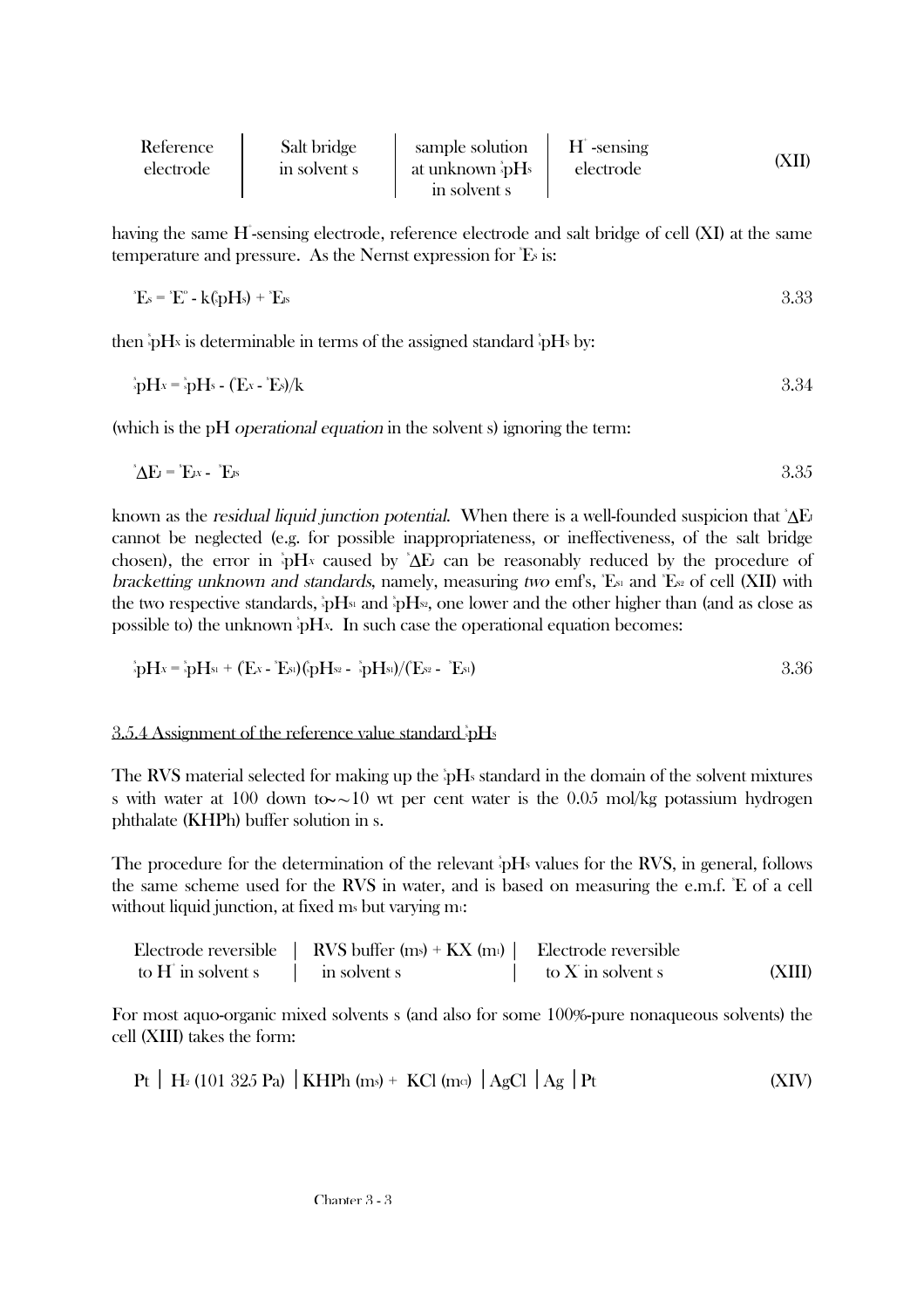where ms is  $0.05$  mol/kg and ma is varied.

From the e.m.f. expression (see 3.16):

$$
- \lg \left( \tan^2 \gamma \sin(\gamma m) \right) = (E - E)/k + \lg \left( m \gamma m \right)
$$

where  $E^{\circ}$  is the standard e.m.f. of cell (XIII), k =(RT/F)ln10, and the subscript ions are indicated without charge to simplify printing, it is clear that:

- (i) knowledge of accurate  $E^{\circ}$  values is essential;
- (ii) an extrathermodynamic assumption, i.e. a Debye-Hückel equation of the type (see equation 3.09):

$$
\lg \gamma^{\alpha} = -A I^{\prime\prime} / (1 + \text{BaI}^{\prime\prime}) \tag{3.38}
$$

is necessary to compute the single CI-ion activity coefficient *i*γa in order to obtain the nonthermodynamic quantity  $\partial H$  from the thermodynamic quantity p( $a_H$ , $\gamma$ o).

The equation (3.38), where I is the total ionic strength of the mixed electrolyte KHPh  $+$  KCl, introduces two features:

- (iii) one can write I = Is + ma, where Is is the ionic strength of KHPh alone, but Is  $\neq$  ms depending on the ionization constants of the o-phthalic acid H2Ph: this implies iterative calculation procedures to obtain Is, I and ultimately  $\gamma$ <sup>c</sup>;
- (iv) the ion-size parameter a is assigned a value fixed by the Bates-Guggenheim convention extended to the general solvent s by the relation, at each temperature T

$$
(\mathbf{B}^{\mathsf{s}}\mathbf{a})_{\mathrm{T}} = 1.5 \left( \mathbf{E}^{\mathrm{w}} \mathbf{p} / (\mathbf{E}^{\mathrm{w}} \mathbf{p}) \right)^{1/2}
$$

where  $\mathbb{\dot{B}}$  is the Debye-Hückel constant of eq. (3.38), appropriate to the (single or mixed) solvent s,  $\mathbb{E}$  and  $\mathbb{E}$  are the relative permittivities of pure water (superscript  $\mathbb{I}$ ) and of the solvent (superscript), and  $\phi$  and  $\phi$  are the corresponding densities. If s is water, equation (3.39) reduces to Ba = 1.5, which is the form of the Bates-Guggenheim convention which was introduced originally for pH standardisation in pure water.

The equations (3.37) to (3.39) are combined into an extrapolation function  $\Phi$  to determine pH<sub>RVS</sub> as intercept at m $\alpha = 0$  of a linear regression plot of  $\Phi$  vs. m $\alpha$ , with optimization of pH<sub>RVS</sub> through iterative calculation cycles. In this context, another important point must be outlined:

(v) the above determination and optimization of  $\rm pH_{\rm RV}$  must be carried out at each distinct composition of the solvent s, this composition being usually expressed as the mol fraction x of the nonaqueous component.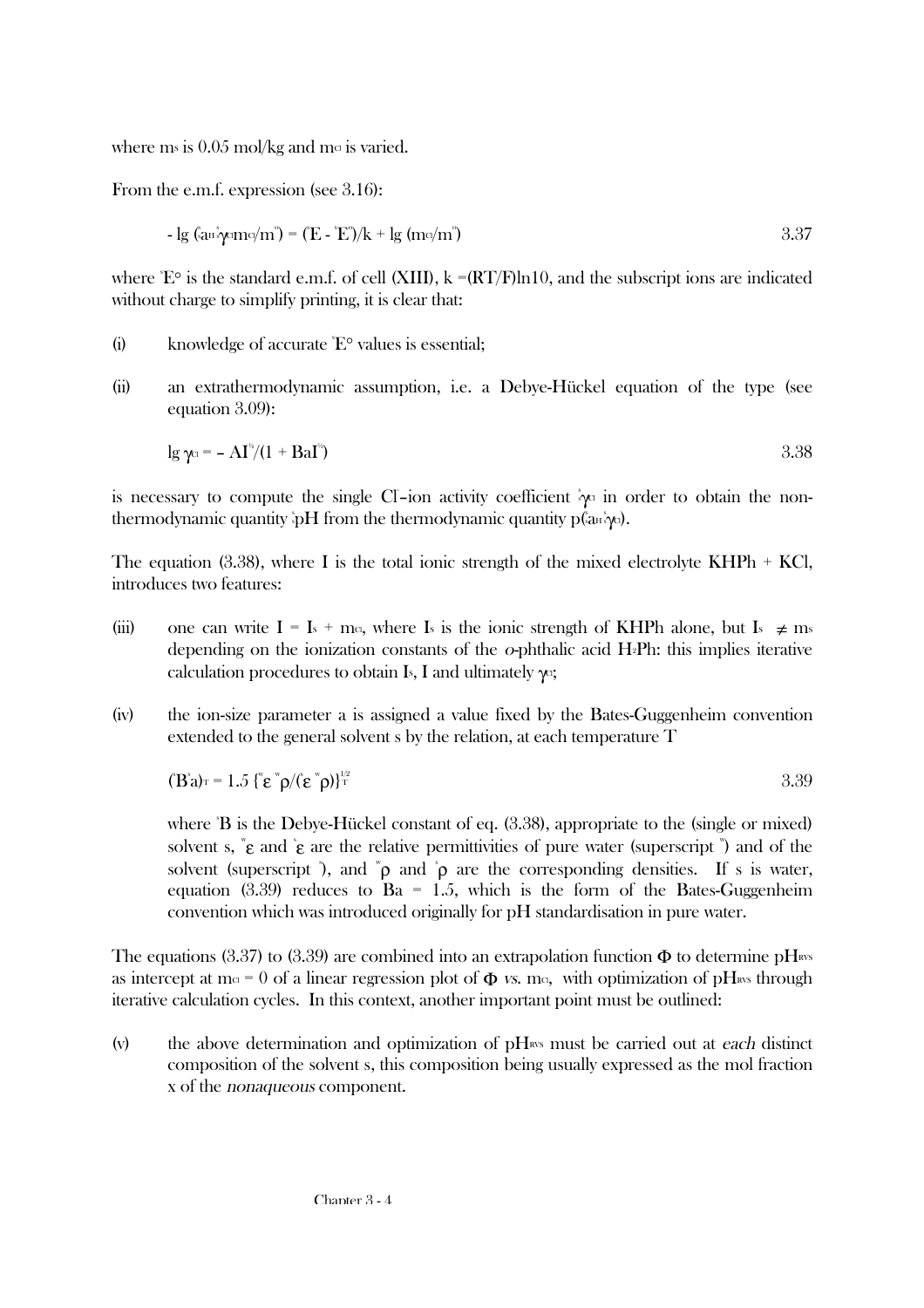In fact, even a minimal change in x causes a change in the standard state "hyp.  $m = 1$ " for the H ion (primary medium effect upon H), and also a change in both the pH scale and its position relative to the familiar aqueous pH scale. Therefore, each  $pH_{\text{RVS}}$ , so determined in a solvent s, is only valid for the pH scale in that solvent. It was shown that the above determination and optimization of  $\rm pH_{\rm wss}$  at each composition x of the solvent can be carried out by single-stage multilinear regression of E as a function of map x, and temperature T, giving final, smoothed, recommended values. This is very important because there might be various independent E sets from different authors with obvious problems of overlapping and resulting difficulties in extracting best values. The same applies for the determination of the standard e.m.f.  $E^{\circ}$  of cell (XIV), required by eq. (3.37), which is currently carried out by the classical method of extrapolating to I=0 a suitable function of the e.m.f. of the cell:

$$
Pt | H2 (101 325 Pa) | HCl (m) in solvent s | AgCl | Ag | Pt
$$
 (XV)

## $3.5.5$  Recommended values of pH<sub>RVS</sub> and pH<sub>s</sub>

All the reference value standards ( $pH<sub>avs</sub>$ ) and primary standards ( $pH<sub>s</sub>$ ) determined to date have been re-examined to ensure compliance with the above IUPAC rules and to provide sets of recommended data. These have been grouped in three Tables, of which Table 3.5.1 reports the data (pH<sub>RVS</sub>) which are relevant to the RVS buffer (the  $0.05$  m potassium hydrogen phthalate buffer) in various aqueous organic solvent mixtures. Table 3.5.2 reports values (pDRVS) that pertain to the special case of the RVS buffer (0.05 m potassium deuterophthalate buffer (KDPh) for pD in heavy water, D<sup>2</sup>O, and Table 3.5.3 collects those for such other buffers as acetate, oxalate, carbonate, succinate, phosphate, Tris + Tris.HCl, etc, in single or mixed solvents (including heavy water, D2O) and at various temperatures. In the case of ethanol/water and dimethylsulphoxide/water mixtures, the Celsius temperature range extends to subzero.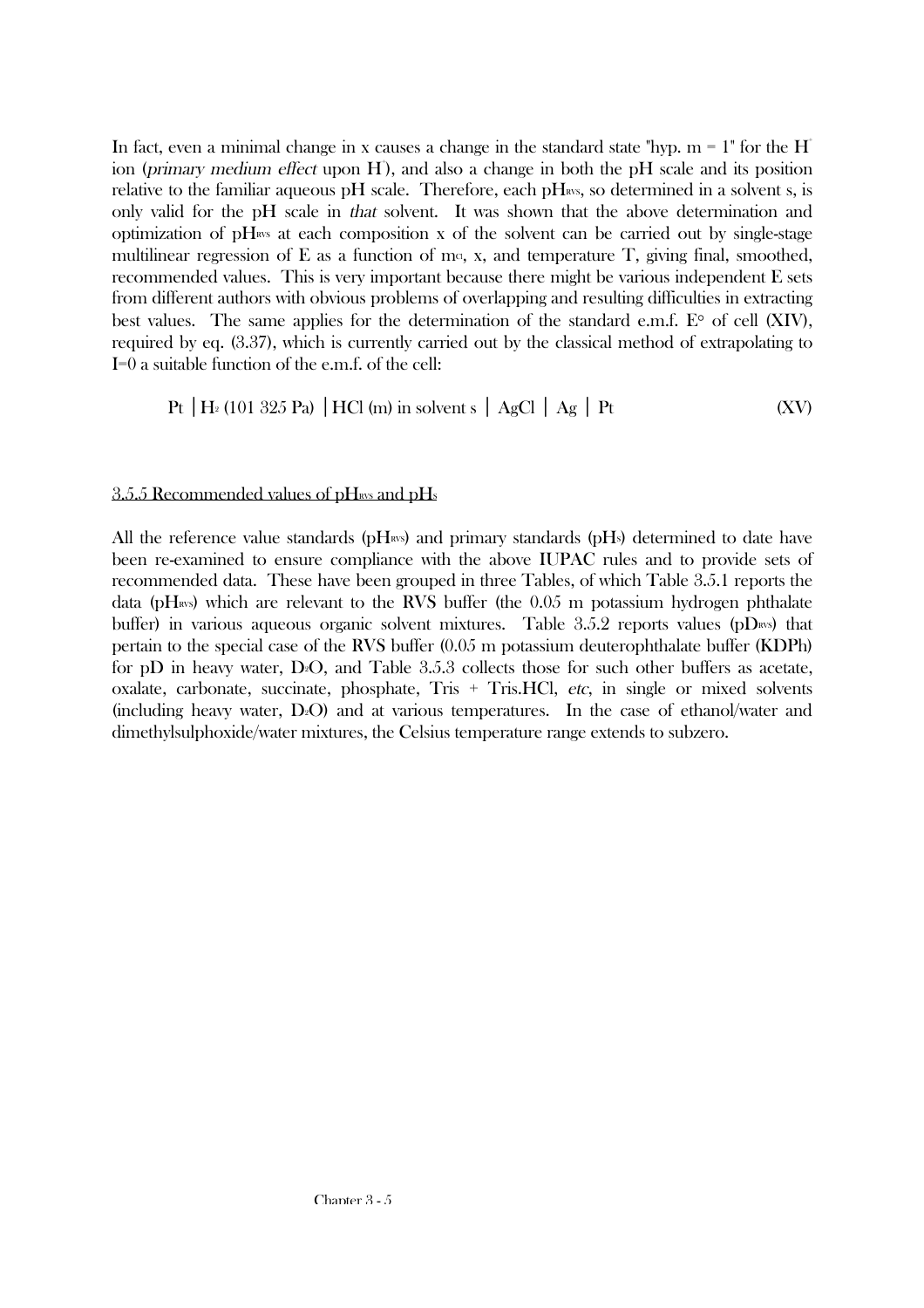TABLE 3.5.1 Values of pH Reference Value Standards (pHRNS) for the 0.05 m potassium hydrogen phthalate (KHPh) buffer in various aqueous organic solvent mixtures (mol fraction x) at different temperatures t/°C, with overall estimated uncertainties  $δ$ .

|                  |                           |             |        |             | Weight percent of the nonaqueous solvent in mixtures with water |             |             |        |             |        |
|------------------|---------------------------|-------------|--------|-------------|-----------------------------------------------------------------|-------------|-------------|--------|-------------|--------|
|                  | $\mathfrak{H}$            | 10          | 15     | 20          | $30\,$                                                          | 40          | 50          | 64     | 70          |        |
|                  | <b>METHANOL</b>           |             |        |             |                                                                 |             |             |        |             |        |
| $\mathbf X$      |                           | 0.0588      |        | 0.1232      |                                                                 |             | 0.3599      | 0.4999 |             | 0.7498 |
| $t/\text{°C}$    |                           |             |        |             |                                                                 |             |             |        |             |        |
| $10\,$           |                           | 4.254       |        | 4.490       |                                                                 |             | 5.151       | 5.488  |             | 6.254  |
| $25\,$           |                           | 4.243       |        | 4.468       |                                                                 |             | 5.125       | 5.472  |             | 6.232  |
| 40               |                           | 4.257       |        | 4.472       |                                                                 |             | 5.127       | 5.482  |             | 6.237  |
| $\delta$         |                           |             |        |             |                                                                 | $\pm 0.003$ |             |        |             |        |
|                  | <b>ETHANOL</b>            |             |        |             |                                                                 |             |             |        |             |        |
| $\mathbf X$      |                           | 0.0416      |        | 0.0891      |                                                                 | 0.2068      |             |        | 0.4771      |        |
| $-5$             |                           | 4.266       |        | 4.570       |                                                                 | 5.112       |             |        | 5.527       |        |
| $\boldsymbol{0}$ |                           | 4.249       |        | 4.544       |                                                                 | $5.076\,$   |             |        | 5.500       |        |
| 10               |                           | 4.235       |        | 4.513       |                                                                 | 5.026       |             |        | 5.469       |        |
| 25               |                           | 4.236       |        | 4.508       |                                                                 | 4.976       |             |        | 5.472       |        |
| 40               |                           | 4.260       |        | 4.534       |                                                                 | 4.978       |             |        | 5.493       |        |
| $\delta$         |                           | $\pm 0.002$ |        | $\pm 0.003$ |                                                                 | $\pm 0.002$ |             |        | $\pm 0.002$ |        |
|                  | 2-PROPANOL                |             |        |             |                                                                 |             |             |        |             |        |
| $\mathbf X$      |                           | 0.0322      |        |             | 0.1138                                                          |             | 0.2305      |        | 0.4115      |        |
| 15               |                           | 4.238       |        |             | 4.889                                                           |             | 5.217       |        | 5.514       |        |
| $25\,$           |                           | 4.242       |        |             | 4.849                                                           |             | 5.186       |        | 5.499       |        |
| $35\,$           |                           | 4.251       |        |             | 4.836                                                           |             | 5.204       |        | 5.541       |        |
| $45\,$           |                           | 4.274       |        |             | 4.830                                                           |             | 5.191       |        | 5.587       |        |
| $\delta$         |                           | $\pm 0.005$ |        |             | $\pm 0.002$                                                     |             | $\pm 0.006$ |        | $\pm 0.013$ |        |
|                  | <b>ACETONITRILE</b>       |             |        |             |                                                                 |             |             |        |             |        |
| $\mathbf X$      | 0.0226                    |             | 0.0719 |             | 0.1583                                                          |             | 0.3050      |        | 0.5059      |        |
| 15               | 4.163                     |             | 4.533  |             | 5.001                                                           |             | 5.456       |        | 6.159       |        |
| $25\,$           | 4.166                     |             | 4.533  |             | 5.000                                                           |             | 5.461       |        | 6.194       |        |
| 35               | 4.178                     |             | 4.542  |             | 5.008                                                           |             | 5.475       |        | 6.236       |        |
| $\delta$         |                           |             |        |             |                                                                 | $\pm 0.005$ |             |        |             |        |
|                  | 1,4-DIOXANE               |             |        |             |                                                                 |             |             |        |             |        |
| $\mathbf X$      |                           | 0.0222      |        |             | 0.0806                                                          |             | 0.1697      |        |             |        |
| $15\,$           |                           | 4.330       |        |             | 5.034                                                           |             | 5.779       |        |             |        |
| $25\,$           |                           | 4.329       |        |             | 5.015                                                           |             | 5.782       |        |             |        |
| $35\,$           |                           | 4.337       |        |             | 5.007                                                           |             | 5.783       |        |             |        |
| 45               |                           | 4.355       |        |             | 5.008                                                           |             | 5.783       |        |             |        |
| $\delta$         |                           |             |        |             |                                                                 | $\pm 0.002$ |             |        |             |        |
|                  | <b>DIMETHYLSULPHOXIDE</b> |             |        |             |                                                                 |             |             |        |             |        |
| $\mathbf X$      |                           |             |        | 0.0545      | 0.0899                                                          |             |             |        |             |        |
| $-12$            |                           |             |        |             | 4.870                                                           |             |             |        |             |        |
| 25               |                           |             |        | 4.471       | 4.761                                                           |             |             |        |             |        |
| $\delta$         |                           |             |        |             |                                                                 | $\pm 0.002$ |             |        |             |        |
|                  |                           |             |        |             |                                                                 |             |             |        |             |        |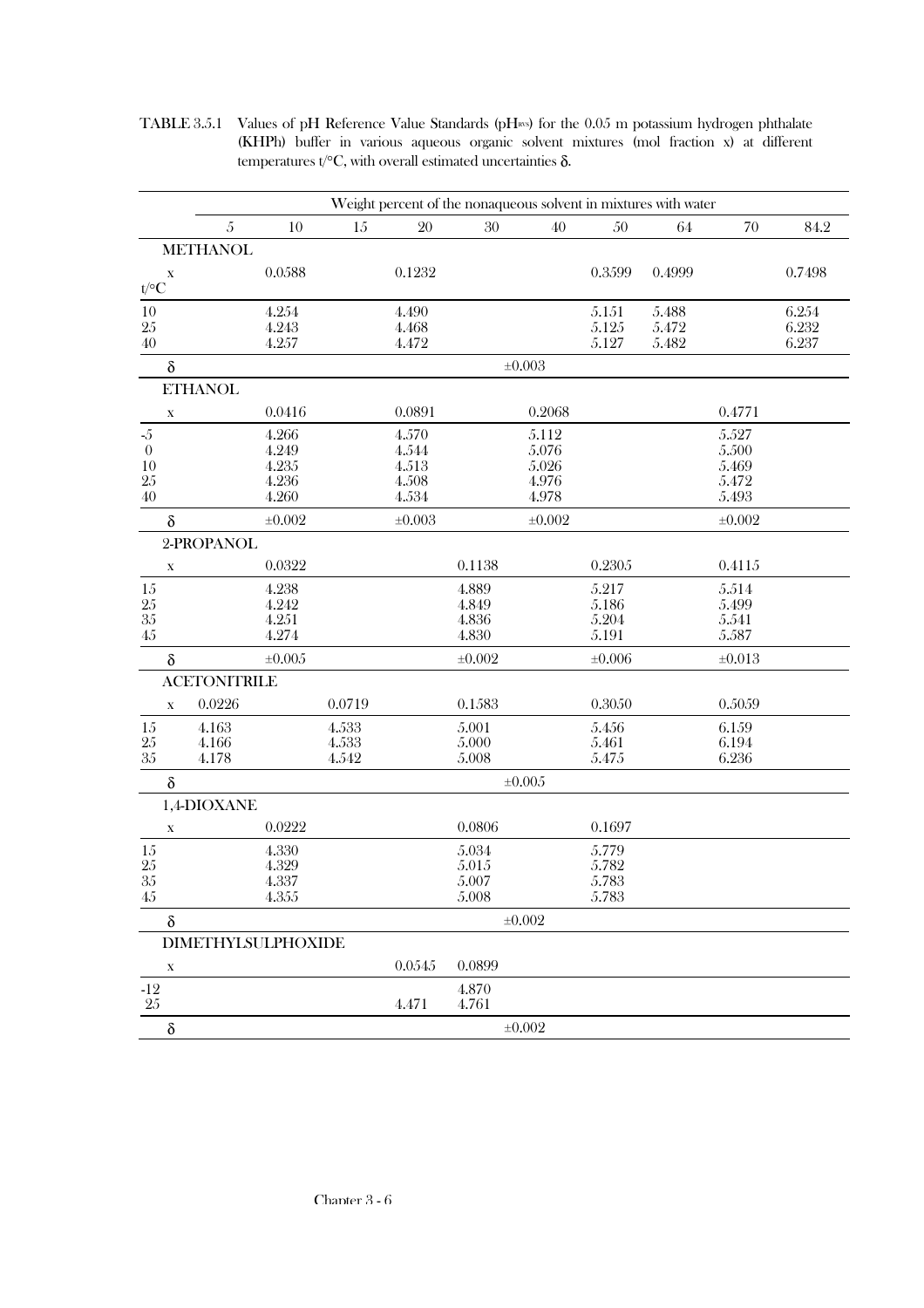|                      | deutero phthalate (KDPh) buffer in deuterium oxide $(D2O)$ at various<br>temperatures t/ $\rm{^{\circ}C}$ , with overall estimated uncertainty $\delta$ = $\pm$ 0.007. |       |       |       |       |
|----------------------|------------------------------------------------------------------------------------------------------------------------------------------------------------------------|-------|-------|-------|-------|
| $t$ /°C              | $\mathcal{C}$                                                                                                                                                          | 10    | 15    | 20    | 25    |
| $p$ D <sub>RVS</sub> | 4.546                                                                                                                                                                  | 4.534 | 4.529 | 4.522 | 4.521 |
| $t$ /°C              | 30                                                                                                                                                                     | 35    | 40    | 45    | 50    |
| pD <sub>RVS</sub>    | 4.523                                                                                                                                                                  | 4.528 | 4.532 | 4.542 | 4.552 |

TABLE 3.5.2 Values of pD Reference Value Standards (pDRVS) for the  $0.05$  m potassium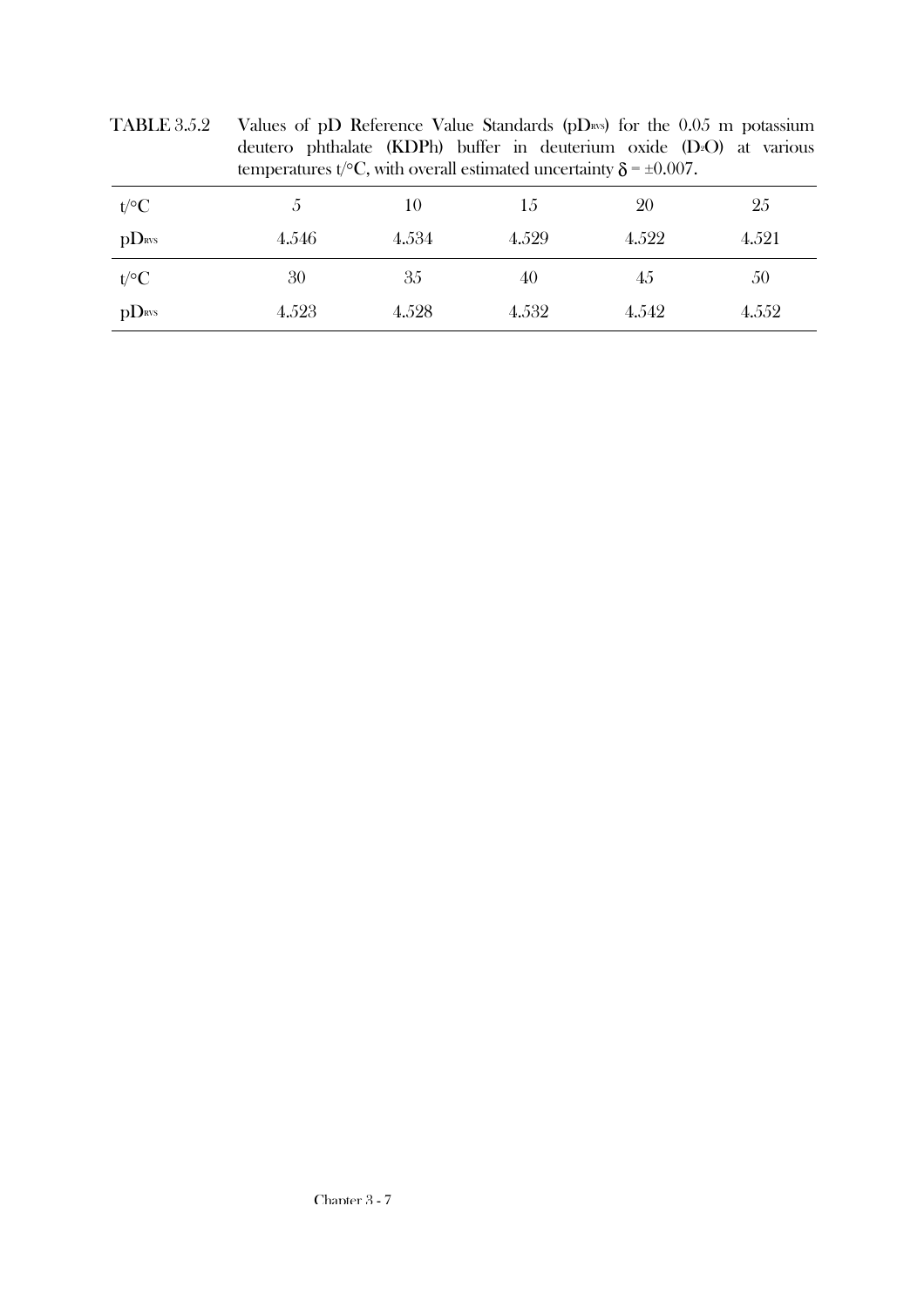TABLE 3.5.3 Values of primary standards (pHS) for pH measurements in different solvents or aqueous organic solvent mixtures at various temperatures. Values not fully complying with the IUPAC criteria are quoted in parentheses (); values not satisfying F-tests are quoted in braces {}. All % values for mixed solvents with water are by weight.

| Methanol 50% |         |           |               |               |                 |  |  |  |  |
|--------------|---------|-----------|---------------|---------------|-----------------|--|--|--|--|
| $t$ /°C      | Acetate | Succinate | Phosphate     | Tris+Tris.HCl | $AmPy+AmPh.HCl$ |  |  |  |  |
|              | a       |           | $\mathcal{C}$ | d             | e               |  |  |  |  |
| 10           | (5.518) | (5.720)   | (7.937)       | 8.436         | 9.11            |  |  |  |  |
| 15           | (5.506) | (5.697)   | (7.916)       | 8.277         | 8.968           |  |  |  |  |
| 20           | (5.498) | (5.680)   | (7.898)       | 8.128         | 8.829           |  |  |  |  |
| 25           | (5.493) | (5.666)   | (7.884)       | 7.985         | 8.695           |  |  |  |  |
| 30           | (5.493) | (5.656)   | (7.872)       | 7.850         | 8.570           |  |  |  |  |
| 35           | (5.496) | (5.650)   | (7.863)       | 7.720         | 8.446           |  |  |  |  |
| 40           | (5.502) | (5.648)   | (7.858)       | 7.599         | 8.332           |  |  |  |  |

|           | Oxalate   | Succinate        | Oxalate | Succinate       | Salicylate | Barbiturate |
|-----------|-----------|------------------|---------|-----------------|------------|-------------|
|           | g         | h                |         | h               |            |             |
| $%$ (m/m) |           | Methanol at 25°C |         | Ethanol at 25°C |            |             |
| 0         | ${2.145}$ | ${4.119}$        | 2.146   | 4.113           |            |             |
| 30        |           |                  | 2.312   | 4.691           |            |             |
| 39.14     | ${2.374}$ |                  |         |                 |            |             |
| 43.30     |           | 4.938            |         |                 |            |             |
| 50        |           |                  | 2.506   | 5.073           |            |             |
| 64        |           | ${5.398}$        |         |                 |            |             |
| 70        | ${2.771}$ |                  |         |                 |            |             |
| 71.89     |           |                  | 2.985   | 5.713           |            |             |
| 84.20     | 3.358     |                  |         |                 |            |             |
| 84.40     |           | ${6.289}$        |         |                 |            |             |
| 90        | ${3.729}$ |                  |         |                 |            |             |
| 94.20     |           | ${7.147}$        |         |                 |            |             |
| 94.29     | 4.133     |                  |         |                 |            |             |
| 100       | (5.79)    | (8.75)           |         |                 | (8.31)     | (13.23)     |

|          |        | Acetate $k$ |       |       |          |        | Phosphate |       |       |
|----------|--------|-------------|-------|-------|----------|--------|-----------|-------|-------|
|          |        | Ethanol     |       |       |          |        | Ethanol   |       |       |
| $t$ /°C  | $H_2O$ | 10%         | 20%   | 40%   | $t$ /°C  | $H_2O$ | 10%       | 20%   | 40%   |
| $-10$    |        |             | 5.075 | 5.498 | $-10$    |        | 7.376     | 7.638 |       |
| $-5$     |        | 4.881       | 5.044 | 5.470 | $-5$     |        | 7.315     | 7.569 |       |
| $\theta$ | 4.687  | 4.861       | 5.021 | 5.445 | $\theta$ | 6.984  | 7.263     | 7.508 |       |
| 25       | 4.670  | 4.822       | 4.967 | 5.395 | 25       | 6.865  | 7.104     | 7.310 | 7.597 |